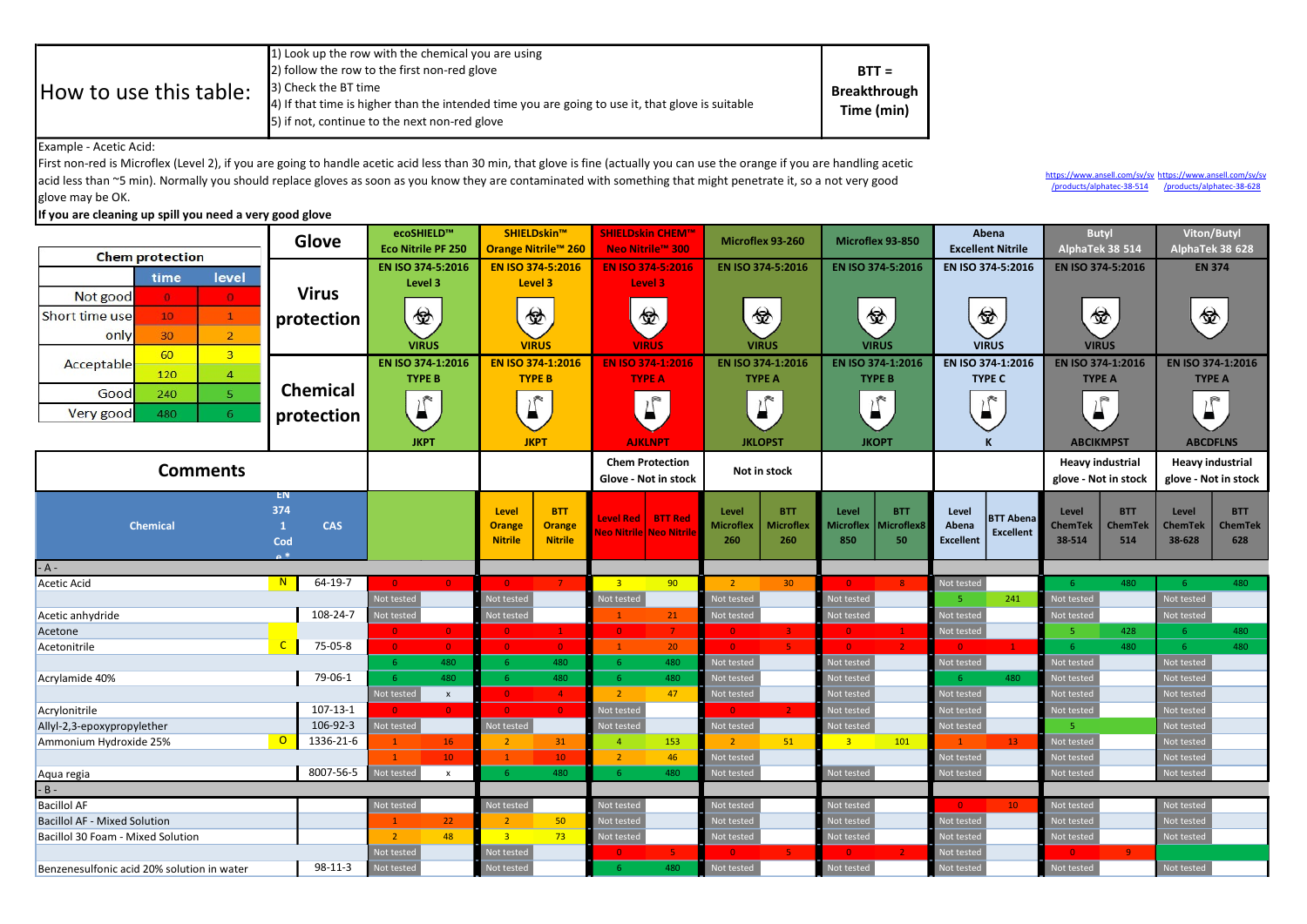| EN                               |                          |                          |              |                         |                           |                                                         |                 |                  |                  |                   |            |                         |                                      |                |            |                            |                |
|----------------------------------|--------------------------|--------------------------|--------------|-------------------------|---------------------------|---------------------------------------------------------|-----------------|------------------|------------------|-------------------|------------|-------------------------|--------------------------------------|----------------|------------|----------------------------|----------------|
| 374                              |                          |                          |              | Level                   | <b>BTT</b>                |                                                         |                 | Level            | <b>BTT</b>       | Level             | <b>BTT</b> | Level                   |                                      | Level          | <b>BTT</b> | Level                      | <b>BTT</b>     |
| <b>Chemical</b><br>$\mathbf{1}$  | <b>CAS</b>               |                          |              | <b>Orange</b>           | <b>Orange</b>             | <b>Level Red</b><br><mark>Neo Nitrile Neo Nitril</mark> | <b>BTT Red</b>  | <b>Microflex</b> | <b>Microflex</b> | Microflex         | Aicroflex8 | Abena                   | <b>BTT Abena</b><br><b>Excellent</b> | ChemTek        | ChemTek    | <b>ChemTek</b>             | <b>ChemTek</b> |
| Cod                              |                          |                          |              | <b>Nitrile</b>          | <b>Nitrile</b>            |                                                         |                 | 260              | 260              | 850               | 50         | <b>Excellent</b>        |                                      | 38-514         | 514        | 38-628                     | 628            |
| <b>Benzyl Alcohol</b>            | 100-51-6                 | <b>Not tested</b>        |              | $\mathbf{1}$            | 10 <sub>1</sub>           | $\overline{4}$                                          |                 | Not tested       |                  | Not testec        |            | Not testec              |                                      | Not tested     |            | Not tested                 |                |
| Benzyol peroxide 2%              |                          | Not tested               |              | Not tested              |                           | Not tested                                              |                 | Not tested       |                  | Not testec        |            | -5.                     |                                      | Not tested     |            | Not tested                 |                |
| Bomix plus 1%                    |                          | <b>Not teste</b>         |              | Not tested              |                           | <b>Not tested</b>                                       |                 | Not tested       |                  | lot tested        |            | -6                      | 480                                  | Not tested     |            | Not tested                 |                |
| <b>Bromine</b>                   | 7726-95-6                | <b>Not tested</b>        | $\mathsf{x}$ | n                       | 6                         | ◆                                                       |                 | Not tested       |                  | lot tested        |            | Not tested              |                                      | 0              | -31        | Not tested                 |                |
| Bromoacetic acid 7.5%            | 79-08-3                  | <b>Not tested</b>        |              | $\overline{a}$          |                           | <b>Not tested</b>                                       |                 | Not tested       |                  | lot testec        |            | Not testec              |                                      | Not tested     |            | Not tested                 |                |
| Bromochloromethane               | 74-97-5                  | <b>Not tested</b>        | $\pmb{\chi}$ | $\overline{3}$          |                           | Not tested                                              |                 | Not tested       |                  | <b>Not tested</b> |            | Not testec              |                                      | Not tested     |            | Not tested                 |                |
| 3-Bromo-1-propene                | 106-95-6                 | lot testec               |              | Not tested              |                           | lot tested                                              |                 | Not tested       |                  | lot tested        |            | Not testec              |                                      | -0.            |            | Not tested                 |                |
| <b>Butanol</b>                   | 71-36-3                  | $\mathbf{1}$             | 25           | $\overline{2}$          |                           | -5                                                      | 448             |                  | 434              | -6                | 480        | Not testec              |                                      | Not tested     |            | Not tested                 |                |
| 2-Butoxyethanol 99%              | 111-76-2                 | <b>Not tested</b>        |              | $\mathbf{1}$            |                           | $\overline{4}$                                          |                 | Not tested       |                  | Not tested        |            | Not tested              |                                      | Not tested     |            | Not tested                 |                |
| <b>Butyl Acetate</b>             | 123-86-4                 | <b>Not tested</b>        |              | Not tested              |                           | Not tested                                              |                 | Not tested       |                  | lot testec        |            | Not testec              |                                      | Not tested     |            | $\overline{4}$             |                |
| Butyl methacrylate 99,9%         | $97 - 88 - 1$            |                          | $10-10$      |                         | 10 <sub>1</sub>           |                                                         |                 | Not tested       |                  | <b>Not tested</b> |            | Not testec              |                                      | Not teste      |            | Not tested                 |                |
| $-C -$                           |                          |                          |              |                         |                           |                                                         |                 |                  |                  |                   |            |                         |                                      |                |            |                            |                |
| Carbon Disulfide                 | $75 - 15 - 0$            | $\overline{\phantom{0}}$ |              | - റ                     |                           | $\overline{\phantom{0}}$                                |                 | $\overline{0}$   |                  | $\overline{0}$    |            | Not tested              |                                      | $\overline{0}$ |            | - 6                        | 480            |
| Carbon Tetrachloride             | $56 - 23 - 5$            | Not testec               |              | Not tested              |                           | $\mathbf{1}$                                            | 12 <sub>2</sub> | $2^{\circ}$      | 39               | Not tested        |            | Not testec              |                                      | Not tested     |            | Not tested                 |                |
| Carmustine                       |                          | Not teste                |              | Not testec              |                           | <b>Not tested</b>                                       |                 | Not tested       |                  | <b>Not tested</b> |            | $\overline{\mathbf{3}}$ |                                      | Not tested     |            | Not tested                 |                |
| Cefuroxim                        |                          | Not tested               |              | Not tested              |                           | <b>Not tested</b>                                       |                 | Not tested       |                  | <b>Not tested</b> |            | -6                      | 480                                  | Not tested     |            | Not tested                 |                |
| Chemosil 211 - Mixed Solution    |                          | <b>Not teste</b>         |              | Not tested              |                           |                                                         | 14              | Not tested       |                  | ot testec         |            | Not tested              |                                      | Not tested     |            | Not tested                 |                |
| Chemosil 225 - Mixed Solution    |                          | Not tested               |              | Not testec              |                           | $\mathbf{1}$                                            | 11              | Not tested       |                  | <b>Not testec</b> |            | Not tested              |                                      | Not tested     |            | Not tested                 |                |
| Chlorhexidine 4%                 | $55 - 56 - 1$            | <b>Not teste</b>         |              | Not tested              |                           | Not tested                                              |                 | Not tested       |                  | lot testec        |            | -6                      | 480                                  | Not tested     |            | Not tested                 |                |
| Chlorhexidine Gluconate 4%       | 18472-51-0               | <b>lot</b> tested        |              | Not tested              |                           | lot tested                                              |                 | Not tested       |                  | lot testec        |            | -6                      | 480                                  | Not tested     |            | Not tested                 |                |
| Chlorine 1.000 ppm               |                          | Not tested               |              | Not tested              |                           | lot tested                                              |                 | Not tested       |                  | lot tested        |            | -6                      | 480                                  | Not tested     |            | Not tested                 |                |
| Chloroacetic acid 80%            | 79-11-8                  | <b>Not tested</b>        | $\mathsf{x}$ | $\overline{\mathbf{3}}$ |                           | -5                                                      |                 | Not tested       |                  | Not tested        |            | Not testec              |                                      | Not tested     |            | Not tested                 |                |
| Chloroform                       | $67 - 66 - 3$            | $\bullet$                | $\mathbf{0}$ | $\overline{0}$          |                           | $\bullet$                                               | $\overline{4}$  | -0               |                  | -0                |            | $\overline{0}$          | $\mathbf{1}$                         | Not tested     |            | Not tested                 |                |
| Cisplatin                        |                          | Not tested               |              | Not tested              |                           | Not tested                                              |                 | Not tested       |                  | Not tested        |            | -6                      | 480                                  | Not tested     |            | Not tested                 |                |
| Citric Acid 15%                  |                          | Not teste                |              | Not tested              |                           | Not tested                                              |                 | Not tested       |                  | lot tested        |            | -6                      | 480                                  | Not tested     |            | Not tested                 |                |
| Citric acid 30%                  | 77-92-9                  | <b>Not tested</b>        | $\pmb{\chi}$ | -6                      | 480                       | - 6                                                     | 480             | Not tested       |                  | <b>Not tested</b> |            | Not tested              |                                      | Not tested     |            | Not tested                 |                |
| m-Cresol 98.5%                   | 108-39-4                 | lot testec               |              | $\overline{2}$          |                           | $\overline{4}$                                          |                 | Not tested       |                  | ot testec         |            | lot testec              |                                      | Not tested     |            | Not tested                 |                |
| Crystal violet                   | 548-62-9                 | <b>Not tested</b>        | $\mathsf{x}$ | -6                      | 480                       | - 6                                                     | 480             | Not tested       |                  | <b>Not testec</b> |            | Not testec              |                                      | Not tested     |            | Not tested                 |                |
| Cyclohexane                      | 110-82-7                 | $-6$                     | 480          | -6                      | 480                       | 6                                                       | 480             | Not tested       |                  | lot testec        |            | $\bullet$               | 7 <sup>7</sup>                       | Not tested     |            | Not tested                 |                |
| Cyclohexane                      | 110-82-7                 | lot testec               |              | Not tested              |                           | <b>Not tested</b>                                       |                 | Not tested       |                  | <b>Not testec</b> |            | $\overline{0}$          |                                      | Not tested     |            | Not tested                 |                |
| Cyclohexanol                     | 108-93-0                 | <b>Not tested</b>        |              | Not tested              |                           | lot tested                                              |                 | -6               | 480              | <b>Not tested</b> |            | Not tested              |                                      | Not tested     |            | Not tested                 |                |
| Cyclohexanol                     | 108-93-0                 | <b>Not testec</b>        |              | Not tested              |                           | <b>Not tested</b>                                       |                 | Not tested       |                  | Not tested        |            | 3 <sup>2</sup>          |                                      | Not tested     |            | Not tested                 |                |
| Cyclohexanone                    | 108-94-1                 | lot tested               |              | -0.                     | 5.                        | -1                                                      |                 | -0               | $\mathbf{Q}$     | $\Omega$          |            | Not tested              |                                      | Not tester     |            | Not tested                 |                |
| Cycloheximide                    | 66-81-9                  | -6                       | 480          | -6                      | 480                       | -6                                                      | 480             | Not tested       |                  | Not testec        |            | <b>Not testec</b>       |                                      | Not tested     |            | Not tested                 |                |
| Cyclophosphamide                 |                          | Not teste                |              | Not testec              |                           | Not tested                                              |                 | Not tested       |                  | Not teste         |            | -6                      | 480                                  | Not tested     |            | Not tested                 |                |
| $- D -$                          |                          |                          |              |                         |                           |                                                         |                 |                  |                  |                   |            |                         |                                      |                |            |                            |                |
| Dacarbazine                      |                          | Not testec               |              | Not tested              |                           | <b>Not tested</b>                                       |                 | Not tested       |                  | <b>Not tested</b> |            | -6                      | 480                                  | Not tested     |            | Not tested                 |                |
| n-Decane                         | 124-18-5                 | $\overline{2}$           |              | Not tested              | $\boldsymbol{\mathsf{x}}$ | <b>Not tested</b>                                       |                 | Not tested       |                  | lot tested        |            | Not testec              |                                      | Not teste      |            | Not tested                 |                |
| Diaminobenzidine                 | 91-95-2                  | <b>Not tested</b>        |              | -6                      | 480                       | -6                                                      | 480             | Not tested       |                  | ot tested         |            | lot testec              |                                      | Not tested     |            | Not tested                 |                |
| Dichloroacetic acid              | 79-43-6                  | Not tested               |              | Not tested              |                           | ತ                                                       |                 | Not tested       |                  | lot tested        |            | Not tested              |                                      | Not tested     |            | Not tested                 |                |
| 1,2-Dichloroethane               | 107-06-2                 | Not tested               |              | $\overline{0}$          | 2 <sup>1</sup>            | $\bullet$                                               | -51             | Not tested       |                  | Not tested        |            | $\mathbf{0}$            | $\mathbf{1}$                         | $\mathbf{1}$   | <b>18</b>  | Not tested                 |                |
| Dichloromethane<br>D             | 75-09-2                  | $\overline{\mathbf{0}}$  |              | $\overline{0}$          | $\mathbf{0}$              | $\bullet$                                               |                 | $\Omega$         |                  | $\bullet$         |            | $\bullet$               |                                      | $\bullet$      | -51        | $\overline{\phantom{0}}$ 3 |                |
| Dicloxacilin                     |                          | Not tested               |              | Not tested              |                           | Not tested                                              |                 | Not tested       |                  | Not tested        |            | -6                      | 480                                  | Not tested     |            | Not tested                 |                |
| Diesel fuel                      | 68334-30-5               | <b>Not tested</b>        |              | Not tested              |                           | -5                                                      |                 | Not tested       |                  | Not tested        |            | Not tested              |                                      | Not tested     |            | Not tested                 |                |
| Diestone DLS                     | $\overline{\phantom{0}}$ | Not tested               |              | Not tested              |                           | Not tested                                              |                 | 2 <sup>7</sup>   |                  | Not tested        |            | Not tested              |                                      | Not tested     |            | Not tested                 |                |
| G<br>Diethylamine                | 109-89-7                 | - 0 -                    |              | $\overline{0}$          |                           | $\bullet$                                               |                 | $\overline{0}$   |                  | $\overline{0}$    |            | $\overline{0}$          |                                      | $\bullet$      |            | $\overline{2}$             |                |
| Diethylene glycol dimethyl ether | 111-96-6                 | Not tested               |              | Not tested              |                           | $\mathbf{1}$                                            | 19              | Not tested       |                  | Not tested        |            | Not tested              |                                      | $\overline{4}$ |            | Not tested                 |                |
| Diethyl ether                    | $60 - 29 - 7$            |                          |              |                         |                           | $\bullet$                                               |                 | Not tested       |                  | Not tested        |            | Not tested              |                                      | Not tested     |            |                            | 34             |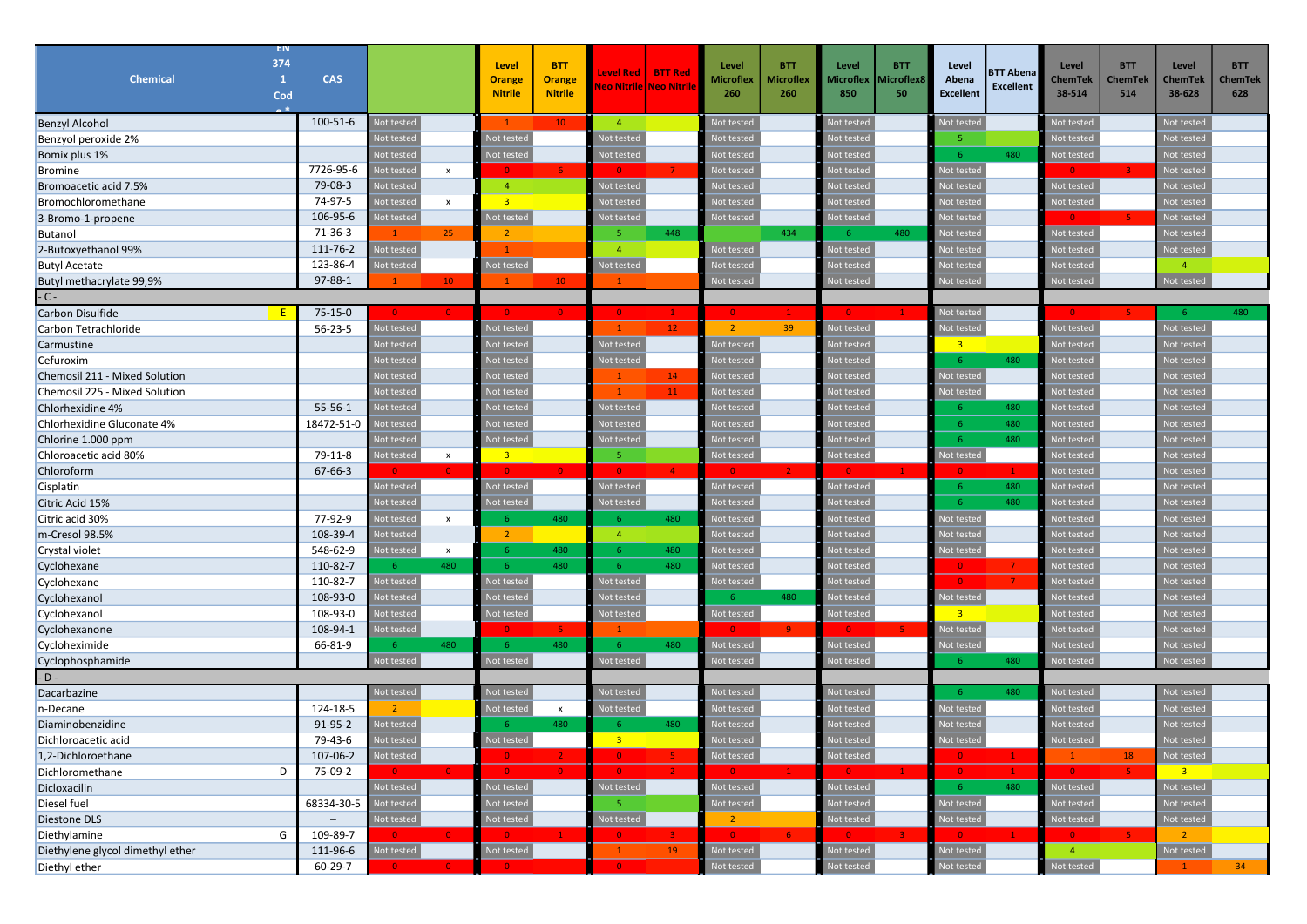| EN                                       |                |                         |                    |                          |                 |                                     |                 |                         |                  |                   |                  |                |     |                          |                       |                          |                |
|------------------------------------------|----------------|-------------------------|--------------------|--------------------------|-----------------|-------------------------------------|-----------------|-------------------------|------------------|-------------------|------------------|----------------|-----|--------------------------|-----------------------|--------------------------|----------------|
| 374                                      |                | <b>Level Eco</b>        | <b>BTT Eco</b>     |                          |                 | <b>Level Red</b>                    | <b>BTT Red</b>  | Level                   | <b>BTT</b>       | Level             | <b>BTT</b>       |                |     | Level                    | <b>BTT</b>            | Level                    | <b>BTT</b>     |
| Chemical<br>1<br>Cod                     | <b>CAS</b>     | Green                   | Green              |                          |                 | <mark>Neo Nitrile Neo Nitrik</mark> |                 | <b>Microflex</b><br>260 | Microflex<br>260 | Microflex<br>850  | Microflex8<br>50 |                |     | ChemTek<br>38-514        | <b>ChemTek</b><br>514 | <b>ChemTek</b><br>38-628 | ChemTek<br>628 |
|                                          |                |                         |                    |                          |                 |                                     |                 |                         |                  |                   |                  |                |     |                          |                       |                          |                |
| Diisopropyl Ether 99%                    | 108-20-3       | <b>Not tested</b>       |                    |                          | <b>16</b>       | $\mathbf{1}$                        | 29              | Not tested              |                  | <b>Not tested</b> |                  | Not tested     |     | Not tested               |                       | Not tested               |                |
| Diisopropyl Ethylamine                   | 7087-68-5      | <b>Not tested</b>       |                    | Not tested               |                 | -5                                  |                 | Not tested              |                  | ot teste          |                  | Not tested     |     | Not tested               |                       | Not tested               |                |
| Dimethyl Acetamide 99%                   | 127-19-5       | lot tested              |                    | $\overline{0}$           | $\mathbf{R}$    | $\mathbf{1}$                        | 14              | Not tested              |                  | ot teste          |                  | Not testec     |     | -6                       | 480                   | -6                       | 480            |
| Dimethyl carbonate                       | 616-38-6       | <b>Not tested</b>       |                    | Not tested               |                 | $\mathbf{1}$                        | 13              | Not tested              |                  | lot testec        |                  | Not testec     |     | Not tested               |                       | Not tested               |                |
| Dimethylformamide (DMF)                  | $68 - 12 - 2$  | $\bullet$               | $\mathbf{1}$       | $\overline{0}$           | $\mathbf{A}$    | $\overline{0}$                      | $\overline{9}$  | $\mathbf{0}$            | 9 <sup>°</sup>   | Not tested        |                  | Not teste      |     | <b>Not tested</b>        |                       | -6                       | 480            |
| Dimethyl Sulfoxide 99% (DMSO)            | 67-68-5        | $\mathbf{1}$            | $10-10$            | $\overline{2}$           |                 | $\overline{4}$                      |                 | 3 <sup>2</sup>          |                  | $\mathbf{1}$      | 21               | Not tested     |     | <b>Not tested</b>        |                       | Not tested               |                |
| Dioxane 99%                              | 123-91-1       | Not tested              |                    | $\overline{0}$           | 4 <sup>1</sup>  |                                     | 10 <sub>1</sub> | Not tested              |                  | lot teste         |                  | Not tested     |     | <b>Vot tested</b>        |                       | Not tested               |                |
| Dismozon pur 4%                          |                | Not tested              |                    | Not tested               |                 | <b>Not tested</b>                   |                 | Not tested              |                  | lot teste         |                  |                | 480 | <b>Not tested</b>        |                       | Not tested               |                |
| Diurethane dimethacrylate                |                | Not teste               |                    | Not tested               |                 | <b>Not tested</b>                   |                 | Not tested              |                  | ot teste          |                  | 5              |     | Not testec               |                       | Not tested               |                |
| Doxorubicin Hydrochloride                |                | Not teste               |                    | Not testec               |                 | lot testec                          |                 | Not tester              |                  | Not teste         |                  |                | 480 | <b>Not teste</b>         |                       | Not tested               |                |
| $-E -$                                   |                |                         |                    |                          |                 |                                     |                 |                         |                  |                   |                  |                |     |                          |                       |                          |                |
| Epichlorohydrine                         | 106-89-8       | Not tested              |                    | Not tested               |                 | Not tested                          |                 | Not tested              |                  | Not teste         |                  | Not tested     |     | -6                       | 480                   | Not tested               |                |
| Epirubicin                               |                | Not tested              |                    | Not tested               |                 | <b>Not testec</b>                   |                 | Not tested              |                  | lot teste         |                  | -6             | 480 | <b>Not tested</b>        |                       | Not tested               |                |
| Ethanol 70%                              | $64 - 17 - 5$  | $\overline{2}$          |                    | $\overline{2}$           |                 | Not tested                          |                 | Not tested              |                  | ot tested         |                  | $\mathbf{1}$   | 18  | Not tested               |                       | Not tested               |                |
| Ethanol 80%                              | $64 - 17 - 5$  | Not tested              |                    | Not tested               |                 | Not tested                          |                 | Not tested              |                  | <b>Vot tester</b> |                  | $\mathbf{1}$   | 15  | Not tested               |                       | Not tested               |                |
| Ethanol 99%                              | 64-17-5        | $\overline{0}$          | $\mathbf{q}$       | -1                       | 20 <sub>2</sub> | $\overline{4}$                      |                 | $\overline{3}$          |                  | $\mathbf{1}$      |                  | Not tested     |     | Not tested               |                       | Not tested               |                |
| Ethidium bromide 1%                      | 1239-45-8      | <b>Not tested</b>       |                    | Not tested               |                 | Not tested                          |                 | Not tested              |                  | <b>Not tested</b> |                  | -6             | 480 | <b>Not tested</b>        |                       | Not tested               |                |
| Ethidium bromide 5%                      | 1239-45-8      | -6                      | 480                | -6                       | 480             | -6                                  | 480             | Not tested              |                  | Not testec        |                  | Not tested     |     | Not tested               |                       | Not tested               |                |
| <b>Ethyl Acetate</b>                     | 141-78-6       | $\overline{\mathbf{0}}$ | $\overline{0}$     | $\overline{0}$           | $\mathbf{0}$    | $\bullet$                           | -5              | $\mathbf{0}$            | -51              | $\mathbf{0}$      | $\mathbf{2}$     | $\Omega$       |     | $\overline{2}$           | 43                    | $\overline{4}$           | 183            |
| Ethylamine                               | 75-04-7        | Not tested              |                    | Not tested               |                 | Not tested                          |                 |                         | 13               | $\overline{0}$    | -51              | Not tested     |     | <b>Not tested</b>        |                       | Not tested               |                |
| Ethylene diamine                         | $107 - 15 - 3$ | <b>Not tested</b>       |                    | Not tested               |                 | $\overline{2}$                      |                 | Not tested              |                  | Not tested        |                  | Not tested     |     | <b>Not tested</b>        |                       | Not tested               |                |
| <b>Ethylene Glycol</b>                   | 107-21-1       | <b>Not tested</b>       | $\mathsf{x}$       | $\overline{0}$           | $\mathbf{0}$    | Not tested                          |                 | -6                      | 480              | lot teste         |                  | Not tested     |     | <b>Not tested</b>        |                       | Not tested               |                |
| Etoposide                                |                | Not tested              |                    | Not tested               |                 | <b>Not tested</b>                   |                 | Not tested              |                  | ot teste          |                  | -6             | 480 | <b>Not testec</b>        |                       | Not tested               |                |
| Petrol - Euro 95 unleaded                |                | Not tested              | $\pmb{\chi}$       | -1                       | 10              | $\mathbf{1}$                        | 16              | Not tested              |                  | ot teste          |                  | Not tested     |     | Not testec               |                       | Not tested               |                |
| Evans blue                               | 314-13-6       | Not teste               | $\pmb{\mathsf{x}}$ | -6                       | 480             | -6                                  | 480             | Not teste               |                  | Not teste         |                  | Not tested     |     | Not teste                |                       | Not tested               |                |
| $-F -$                                   |                |                         |                    |                          |                 |                                     |                 |                         |                  |                   |                  |                |     |                          |                       |                          |                |
| 5-Flourouracil                           |                | Not tested              |                    | Not tested               |                 | Not tested                          |                 | Not tested              |                  | lot tested        |                  |                | 480 | Not tested               |                       | Not tested               |                |
| $\leq$ T<br>Formaldehyde 10%             | $50 - 00 - 0$  | Not tested              | $\mathsf{x}$       | -6                       | 480             | -6                                  | 480             | Not tested              |                  | <b>Not tested</b> |                  | Not tested     |     | -6                       | 480                   | -6                       | 480            |
| T.<br>Formaldehyde 37%                   | $50 - 00 - 0$  | $-3$                    |                    | $-3$                     |                 | -6                                  | 480             | -6                      | 480              | -6                | 480              | 6.             | 480 | 6 <sup>°</sup>           | 480                   | 6                        | 480            |
| Formaledehyde/Formalin 37%               | 50-00-0        | Not tested              |                    | Not tested               |                 | Not tested                          |                 | Not tested              |                  | lot tested        |                  | 6              | 480 | Not tested               |                       | Not tested               |                |
| Formaldehyde 37% in Methanol 10%         | $50 - 00 - 0$  | Not tested              |                    | Not tested               |                 | <b>Not tested</b>                   |                 | Not tested              |                  | lot teste         |                  | 3 <sup>2</sup> |     | Not tested               |                       | Not tested               |                |
| Formalin 10%                             |                | Not tested              |                    | Not tested               |                 | Not tested                          |                 | Not tested              |                  | lot teste         |                  | 5              |     | Not testec               |                       | Not tested               |                |
| Formamide 40%                            | $75 - 12 - 7$  | <b>Not tested</b>       |                    | Not tested               |                 | lot testec                          |                 | Not tested              |                  | ot teste          |                  | 6              | 480 | <b>Not testec</b>        |                       | Not tested               |                |
| Formamide 99%                            | $75 - 12 - 7$  | $\mathbf{1}$            | 11                 | 3 <sup>2</sup>           |                 | <b>Not tested</b>                   |                 | Not tested              |                  | ot teste          |                  | Not tested     |     | <b>Not tested</b>        |                       | Not tested               |                |
| Formic acid 97.8%                        | 64-18-6        | $\overline{0}$          | 3.                 | Not tested               |                 | Not tested                          |                 | Not tested              |                  | <b>Not tester</b> |                  | Not testec     |     | <b>lot tester</b>        |                       | Not tested               |                |
| Formic acid                              | $64 - 18 - 6$  | $\Omega$                |                    | $\overline{\phantom{0}}$ | $\mathbf{A}$    | $\overline{4}$                      |                 | $\mathbf{1}$            | 20 <sub>2</sub>  | Not tested        |                  | Not tested     |     | <b>Not tested</b>        |                       | Not tested               |                |
| $-G -$                                   |                |                         |                    |                          |                 |                                     |                 |                         |                  |                   |                  |                |     |                          |                       |                          |                |
| Gentamicin                               |                | Not tested              |                    | Not tested               |                 | Not tested                          |                 | Not tested              |                  | <b>Not tested</b> |                  |                | 480 | Not tested               |                       | Not tested               |                |
| Gluateraldehyde 10%                      | 111-30-8       | Not tested              |                    | Not tested               |                 | <b>Not tested</b>                   |                 | Not tested              |                  | ot teste          |                  |                | 480 | Not testec               |                       | Not tested               |                |
| Glutaraldehyde 25%                       | 111-30-8       | Not tested              |                    |                          | 480.            |                                     | 480             | Not tested              |                  | lot tested        |                  | Not tested     |     | Not tested               |                       | Not tested               |                |
| Gluteraldehyde 2.5%                      | 111-30-8       | Not tested              |                    | -6                       | 480             | -6                                  | 480             | Not tested              |                  | Not tested        |                  | Not tested     |     | Not tested               |                       | Not tested               |                |
| Guanidine Hydrochloride                  | $50 - 01 - 1$  | Not tested              | $\mathsf{x}$       | -6                       | 480             | $-6$                                | 480             | Not tested              |                  | Not tested        |                  | Not tested     |     | Not tested               |                       | Not tested               |                |
| $-H -$                                   |                |                         |                    |                          |                 |                                     |                 |                         |                  |                   |                  |                |     |                          |                       |                          |                |
| n-Heptane                                | 142-82-5       | $\overline{2}$          |                    | $\overline{\mathbf{3}}$  | 91              | $\overline{2}$                      |                 | $-6$                    | 480              | 6 <sup>°</sup>    | 480              | $-3$           |     | $\overline{\phantom{a}}$ | -5.                   | $-6$                     | 480            |
| Hexamethyldisilizan 99%                  | 999-97-3       | Not tested              | $\pmb{\mathsf{x}}$ | -6                       | 480             | $-6$                                | 480             | Not tested              |                  | Not tested        |                  | Not tested     |     | Not tested               |                       | Not tested               |                |
| n-Hexane                                 | 110-54-3       | $\mathbf{1}$            |                    | 3 <sup>o</sup>           | 97              | $\sqrt{4}$                          |                 | 5                       |                  | $-6$              | 480              |                | 480 | Not tested               |                       | $-6$                     | 480            |
| Hydranal ® -Composite 2 - Mixed Solution |                | 6 <sup>1</sup>          | 480                | 6                        | 480             | 6 <sup>6</sup>                      | 480             | Not tested              |                  | Not tested        |                  | Not tested     |     | Not tested               |                       | Not tested               |                |
| Hydrazine monohydrate 80%                | 7803-57-8      | Not tested              | $\mathbf{x}$       | $\overline{5}$           | 430             | 6 <sup>°</sup>                      | 480             | Not tested              |                  | Not tested        |                  | Not tested     |     | Not tested               |                       | Not tested               |                |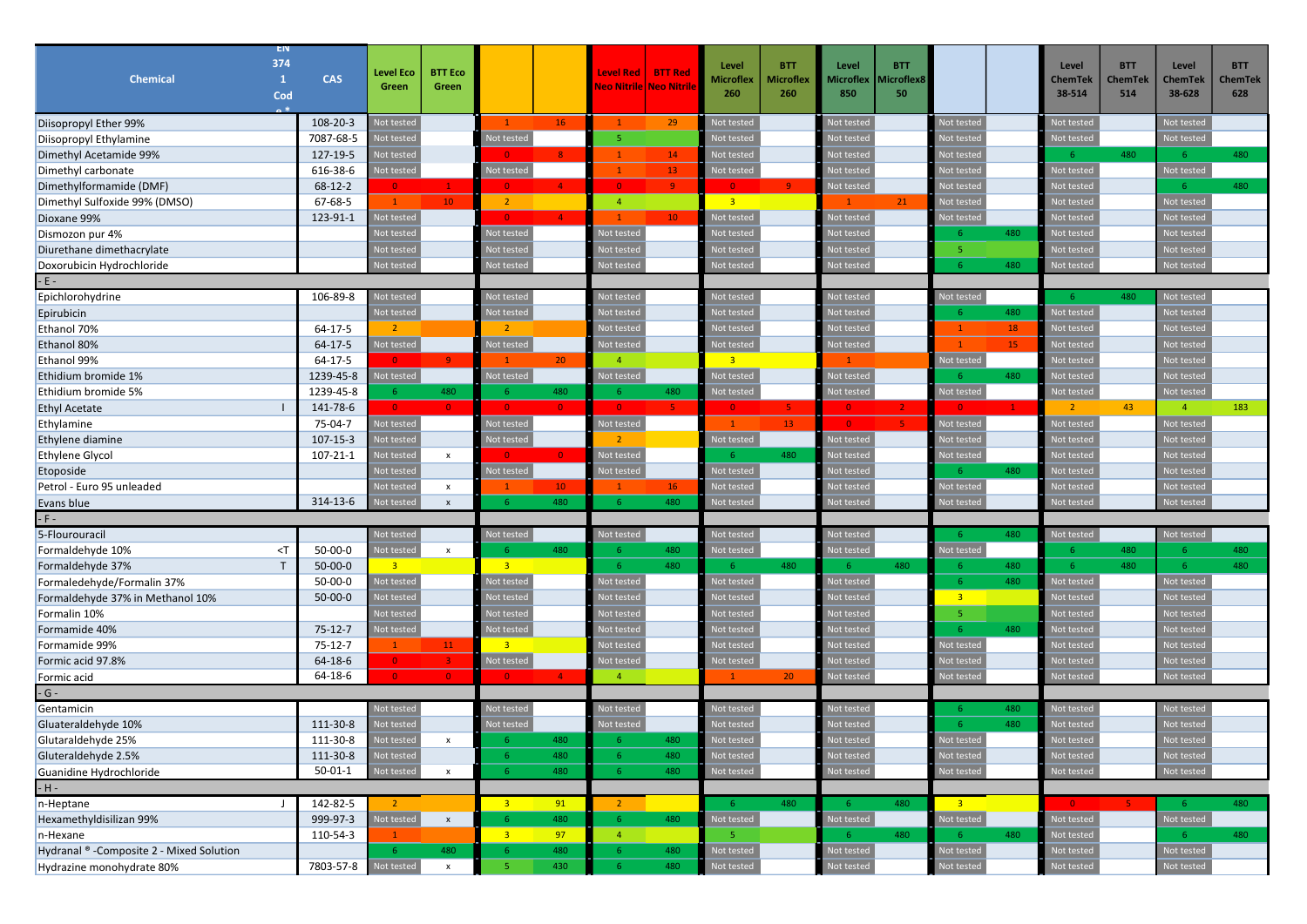|                                       | EN          |               |                         |                    |                         |              |                         |                 |                |            |                   |                   |                |              |                   |                |                |            |
|---------------------------------------|-------------|---------------|-------------------------|--------------------|-------------------------|--------------|-------------------------|-----------------|----------------|------------|-------------------|-------------------|----------------|--------------|-------------------|----------------|----------------|------------|
|                                       | 374         |               | <b>Level Eco</b>        | <b>BTT Eco</b>     |                         |              | <b>Level Red</b>        | <b>BTT Red</b>  | Level          | <b>BTT</b> | Level             | <b>BTT</b>        |                |              | Level             | <b>BTT</b>     | Level          | <b>BTT</b> |
| <b>Chemical</b>                       | 1           | <b>CAS</b>    | Green                   | Green              |                         |              | Neo Nitrile Neo Nitrik  |                 | Microflex      | Microflex  | Microflex         | <b>licroflex8</b> |                |              | <b>ChemTek</b>    | <b>ChemTek</b> | <b>ChemTek</b> | ChemTek    |
|                                       | Cod         |               |                         |                    |                         |              |                         |                 | 260            | 260        | 850               | 50                |                |              | 38-514            | 514            | 38-628         | 628        |
| Hydrazine monohydrate 98%             |             | 7803-57-8     | $\overline{4}$          |                    | $\overline{4}$          |              | $-6$                    | 480             | Not tested     |            | <b>Jot tested</b> |                   | Not tested     |              | <b>Not tested</b> |                | Not tested     |            |
| Hydrochloric acid 25%                 |             | 7647-01-0     | <b>Not tested</b>       |                    | Not tested              |              | Not tested              |                 | Not tested     |            | lot tested        |                   | $\overline{a}$ |              | <b>Not tested</b> |                | Not tested     |            |
| Hydrochloric acid 36%                 |             | 7647-01-0     | lot testec              |                    | Not testec              |              | lot tested              |                 | Not tested     |            | ot teste          |                   | $\overline{2}$ |              | <b>Not teste</b>  |                | Not tested     |            |
| Hydrochloric Acid 37%                 |             | 7647-01-0     | 3 <sup>2</sup>          |                    | $\overline{4}$          |              | -6                      | 480             | -6             | 480        | $\overline{4}$    |                   | Not tested     |              | Not tested        |                | Not tested     |            |
| Hydrofluoric Acid 40%                 | S           | 7664-39-3     | $\bullet$               | 8 <sup>°</sup>     | $\mathbf{1}$            | $12-$        | Not tested              |                 | Not tested     |            | $\mathbf{1}$      | 17                | $\overline{0}$ |              | 5.                |                | -6             | 480        |
| Hydrofluoric Acid 48%                 | S<          | 7664-39-3     | $\overline{0}$          | $\Omega$           | $\overline{0}$          |              | $\overline{4}$          |                 | Not tested     |            | $\overline{0}$    | -3                | Not tested     |              | 5                 |                | -6             | 480        |
| Hydrofluoric Acid 60%                 |             | 7664-39-3     | Not tested              |                    | Not tested              |              | $\overline{2}$          |                 | Not tested     |            | lot tested        |                   | Not tested     |              | 5.                |                |                | 480        |
| Hydrogen Fluoride 48%                 |             | 7664-39-3     | Not tested              |                    | Not tested              |              | $\overline{4}$          |                 | Not tested     |            | lot teste         |                   | Not tested     |              | 5                 |                | -6             | 480        |
| Hydrogen Peroxide 12%                 | $\langle P$ | 7722-84-1     | <b>Not tested</b>       |                    | -6                      | 480          | -6                      | 480             | Not tested     |            | lot tested        |                   | Not tested     |              | <b>Not tested</b> |                | Not tested     |            |
| Hydrogen peroxide 3%                  |             | 7722-84-1     | <b>Vot tested</b>       |                    | Not tested              |              | <b>Not tested</b>       |                 | Not tested     |            | lot tested        |                   | -6             | 480          | <b>Not tested</b> |                | Not tested     |            |
| Hydrogen Peroxide 30%                 | P           | 7722-84-1     | -6                      | 480                | -6                      | 480          | -6                      | 480             | -6             | 480        | -6                | 480               |                | 11           | Not tested        |                | Not tested     |            |
| 2-Hydroxyethyl methacrylate 97%       |             |               | Not tested              |                    | Not tested              |              | Not tested              |                 | Not tested     |            | Not tested        |                   | $\overline{1}$ | 10           | Not teste         |                | Not tested     |            |
|                                       |             |               |                         |                    |                         |              |                         |                 |                |            |                   |                   |                |              |                   |                |                |            |
| Iodine 0.5 M solution                 |             | 7553-56-2     | <b>Not tested</b>       |                    | Not tested              |              | Not tested              |                 | Not tested     |            | Not teste         |                   | -6             | 480          | Not tested        |                | Not tested     |            |
| <b>Isobutanol 99%</b>                 |             | 78-83-1       | $\overline{2}$          |                    | $\overline{\mathbf{3}}$ |              | -6                      | 480             | Not tested     |            | ot teste          |                   | Not tested     |              | <b>Vot teste</b>  |                | Not tested     |            |
| Iso-Octane 99%                        |             | 540-84-1      | <b>Not tested</b>       | $\mathsf{x}$       | -6                      | 480          | -6                      | 480             | Not tested     |            | lot tested        |                   | Not tested     |              | <b>Not tested</b> |                | Not tested     |            |
| Isophorone diisocyanate               |             | 4098-71-9     | <b>Not tested</b>       |                    | Not tested              |              | -6                      | 480             | Not tested     |            | ot teste          |                   | Not tested     |              | lot teste         |                | Not tested     |            |
| Isopropanol                           |             | 67-63-0       | $\overline{2}$          |                    | $\overline{2}$          |              | $-6$                    | 480             | $\overline{4}$ |            | 5.                |                   | Not teste      |              | <b>Not teste</b>  |                | Not tested     |            |
| Isopropanol 45%                       |             | $67 - 63 - 0$ | Not tested              |                    | Not tested              |              | lot tested              |                 | Not tested     |            | <b>Jot tested</b> |                   |                |              | Not testec        |                | Not tested     |            |
| Isopropanol 70%                       |             | $67 - 63 - 0$ | $\overline{2}$          |                    | 3 <sup>2</sup>          |              | -6                      | 480             | Not teste      |            | lot teste         |                   | Not teste      |              | <b>Not teste</b>  |                | Not tested     |            |
|                                       |             |               |                         |                    |                         |              |                         |                 |                |            |                   |                   |                |              |                   |                |                |            |
| Kohrsolex AF 1%                       |             |               | Not tested              |                    | Not tested              |              | Not tested              |                 | Not tested     |            | lot teste         |                   | 6              | 480          | Not tested        |                | Not tested     |            |
| Kohrsolex extra 4%                    |             |               | Not teste               |                    | Not tested              |              | lot testec              |                 | Not tested     |            | ot teste          |                   | 6              | 480          | <b>Not teste</b>  |                | Not tested     |            |
| Kohrsolex plus 3%                     |             |               | Not testec              |                    | Not tested              |              | <b>Not tested</b>       |                 | Not tested     |            | lot tested        |                   | 6              | 480          | Not tested        |                | Not tested     |            |
| Kohrsolin extra 0,5%                  |             |               | Not teste               |                    | Not tested              |              | lot tested              |                 | Not tested     |            | ot teste          |                   | 6              | 480          | Not teste         |                | Not tested     |            |
| Kohrsolin FF 0,5%                     |             |               | Not testec              |                    | Not tested              |              | lot tested              |                 | Not tested     |            | Not tested        |                   | 6              | 480          | Not tester        |                | Not tested     |            |
|                                       |             |               |                         |                    |                         |              |                         |                 |                |            |                   |                   |                |              |                   |                |                |            |
| LiPF6 - Mixed Solution                |             |               | Not tested              | X                  | -6                      | 480          | -6                      | 480             | Not tested     |            | Not tested        |                   | Not testec     |              | Not tested        |                | Not tested     |            |
| Lithium bromide 30%                   |             | 7550-35-8     | <b>Not tested</b>       | $\mathsf{x}$       | -6                      | 480          | -6                      | 480             | Not tested     |            | <b>Not teste</b>  |                   | Not tested     |              | Not teste         |                | Not tested     |            |
| $- M -$                               |             |               |                         |                    |                         |              |                         |                 |                |            |                   |                   |                |              |                   |                |                |            |
| 2-Mercaptoethanol                     |             | $60 - 24 - 2$ | $\overline{0}$          |                    | $\overline{0}$          |              | $\overline{\mathbf{3}}$ |                 | Not tested     |            | Not tested        |                   | Not tested     |              | Not tested        |                | Not tested     |            |
| Methanol                              | Α           | $67 - 56 - 1$ | $\overline{0}$          |                    | $\Omega$                |              | $\overline{2}$          |                 |                | 21         | $\Omega$          |                   | Not teste      |              |                   | 480            | -6             | 480        |
| Methanol 5%                           |             | $67 - 56 - 1$ | Not tested              |                    | Not tested              |              | lot tested              |                 | Not tested     |            | lot tested        |                   | -6             | 480          | Not tested        |                | Not tested     |            |
| Methanol 20%                          | $<$ A       | 67-56-1       | $\overline{\mathbf{3}}$ |                    | Not tested              | $\mathsf{x}$ | lot tested              |                 | Not tested     |            | ot teste          |                   | Not tested     |              | -6.               | 480            | -6             | 480        |
| Methotrexate                          |             |               | Not tested              |                    | Not tested              |              | lot tested              |                 | Not tested     |            | ot teste          |                   | 6.             | 480          | Not tested        |                | Not tested     |            |
| Methoxyethanol                        |             | 109-86-4      | <b>Not tested</b>       |                    | <b>Not tested</b>       |              | $\overline{2}$          |                 | Not tested     |            | lot teste         |                   | Not tested     |              | <b>Not tested</b> |                | Not tested     |            |
| 1-Methoxy-2-propanol                  |             | 107-98-2      | Not tested              |                    | Not tested              |              | $\overline{\mathbf{3}}$ |                 | Not tested     |            | ot teste          |                   | Not tested     |              | <b>Jot tested</b> |                | Not tested     |            |
| 1-Methoxy-2-propylamine 95%           |             | 37143-54-7    | <b>Not tested</b>       | $\mathsf{x}$       |                         |              |                         | 12 <sub>1</sub> | Not tested     |            | ot teste          |                   | Not teste      |              | <b>lot</b> teste  |                | Not tested     |            |
| 3-Methoxypropylamine                  |             | 5332-73-0     | <b>Not tested</b>       |                    | Not tested              |              | $\Omega$                |                 | Not tested     |            | ot teste          |                   | Not testec     |              | lot testec        |                | Not tested     |            |
| Methylcyclohexane 99,9%               |             | 108-87-2      |                         |                    |                         |              | -2                      |                 | NOT Tested     |            | ιοτ τestea        |                   | Not tested     |              | ινοτ τesteα       |                | NOT Tested     |            |
| Methyl Ethyl Ketone (MEK, 2-Butanone) |             | 78-93-3       | Not tested              |                    | Not tested              |              | $\bullet$               |                 |                |            |                   |                   | Not tested     |              | 3 <sup>7</sup>    | 76             |                | 440        |
| Methyl Isobutyl Ketone 99%            |             | 108-10-1      | Not tested              | $\pmb{\mathsf{x}}$ |                         |              | $\bullet$               |                 | Not tested     |            | Not tested        |                   | Not tested     |              | Not tested        |                | Not tested     |            |
| Methyl methacrylate                   |             | 80-62-6       | Not tested              |                    | Not tested              |              | Not tested              |                 | Not tested     |            | lot testec        |                   | $\overline{0}$ | $\mathbf{1}$ | Not tested        |                | Not tested     |            |
| Methyl Methacrylate 99%               |             | 80-62-6       | Not tested              | $\mathsf X$        | $\overline{0}$          |              | $\bullet$               | 8 <sup>°</sup>  | Not tested     |            | Not testec        |                   | Not tested     |              | Not tested        |                | Not tested     |            |
| Methyl n-Propyl Ketone (2-Pentanone)  |             | 107-87-9      | Not tested              |                    | Not tested              |              | Not tested              |                 | $\Omega$       | $3 -$      | $\bullet$         |                   | Not tested     |              | Not tested        |                | Not tested     |            |
| 2-Methyl-2-propanol 99.5%             |             | 75-65-0       | Not tested              |                    | Not tested              |              | 6 <sup>°</sup>          | 480             | Not tested     |            | Not tested        |                   | Not testec     |              | Not tested        |                | Not tested     |            |
| N-methyl-2-pyrrolidone                |             | 872-50-4      | Not tested              |                    | $\overline{2}$          |              | $\overline{2}$          |                 | Not tested     |            | ot tested         |                   | Not tested     |              | Not tested        |                | Not tested     |            |
| Methyl Tert Butyl Esther (MTBE)       |             | 1634-04-4     | Not tested              | $\pmb{\mathsf{x}}$ | $\mathbf{1}$            |              |                         |                 | Not tested     |            | Not tested        |                   | Not tested     |              |                   |                | $\mathbf{0}$   |            |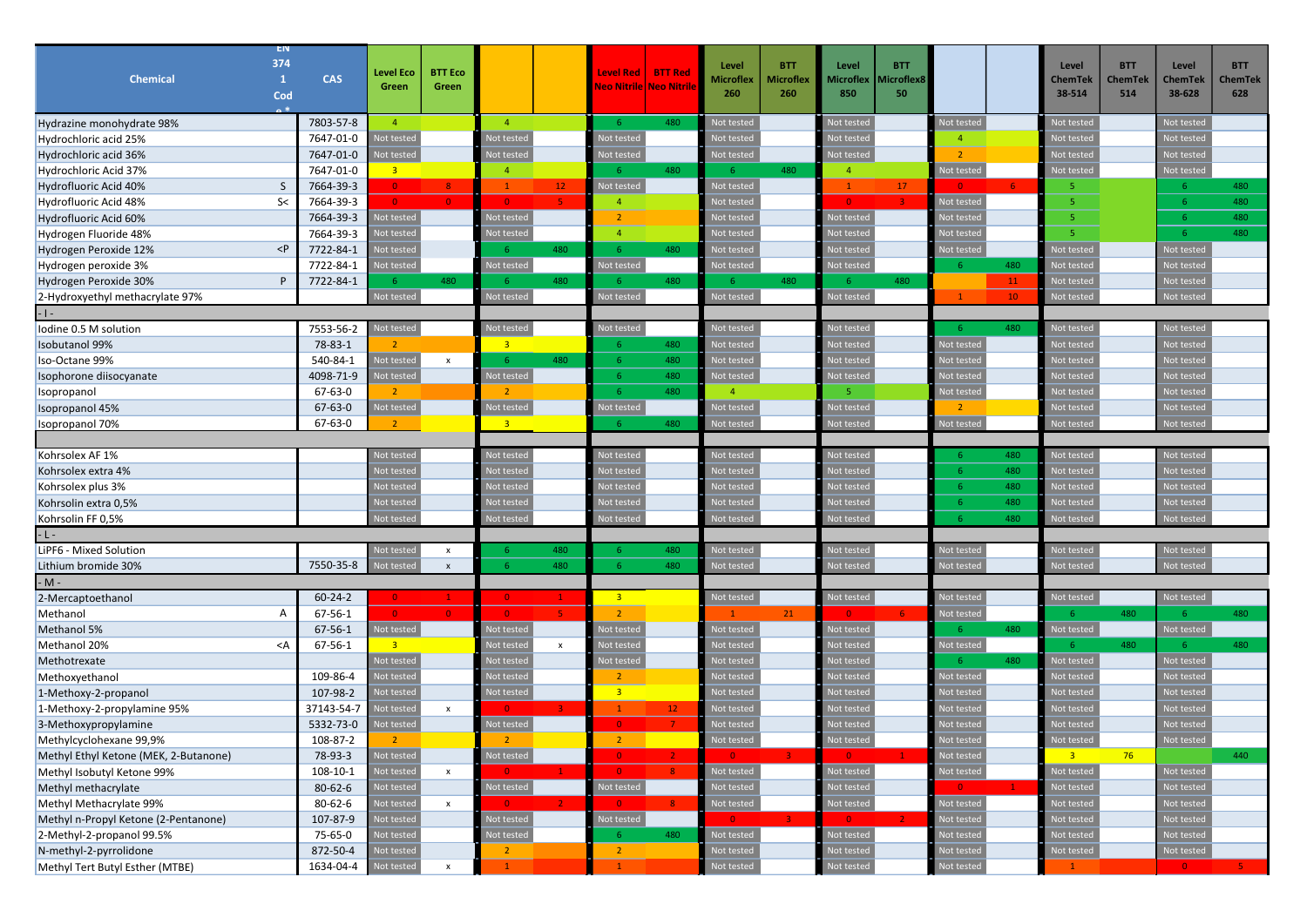|                                         | EN                  |             |                           |                    |                               |                     |                                         |                |                           |                                |                                 |                          |                                  |                          |                              |                          |                              |
|-----------------------------------------|---------------------|-------------|---------------------------|--------------------|-------------------------------|---------------------|-----------------------------------------|----------------|---------------------------|--------------------------------|---------------------------------|--------------------------|----------------------------------|--------------------------|------------------------------|--------------------------|------------------------------|
| <b>Chemical</b>                         | 374<br>$\mathbf{1}$ | <b>CAS</b>  |                           |                    |                               |                     | <b>Level Red</b>                        | <b>BTT Red</b> | Level<br><b>Microflex</b> | <b>BTT</b><br><b>Microflex</b> | Level<br>Microflex              | <b>BTT</b><br>Microflex8 |                                  | Level<br><b>ChemTek</b>  | <b>BTT</b><br><b>ChemTek</b> | Level<br><b>ChemTek</b>  | <b>BTT</b><br><b>ChemTek</b> |
|                                         | Cod                 |             |                           |                    |                               |                     | Neo Nitrile Neo Nitrik                  |                | 260                       | 260                            | 850                             | 50                       |                                  | 38-514                   | 514                          | 38-628                   | 628                          |
|                                         |                     |             |                           |                    |                               |                     |                                         |                |                           |                                |                                 |                          |                                  |                          |                              |                          |                              |
|                                         |                     |             | Not tested<br>Not tested  |                    | $\bullet$<br>Not tested       | $\mathbf{1}$        | $\bullet$<br>Not tested                 | $\overline{4}$ | Not tested                |                                | Not tested<br><b>Not tested</b> |                          | Not tested<br>480<br>-6          | Not tested               |                              | Not tested<br>Not tested |                              |
| Mitomycin C                             |                     |             | Not tested                |                    | Not tested                    |                     | <b>Not tested</b>                       |                | Not tested<br>Not tested  |                                | lot testec                      |                          | 480<br>6                         | Not tested<br>Not tested |                              | Not tested               |                              |
| Mucocit <sup>®</sup> -T branded mixture |                     |             | -6                        | 480                | -6                            | 480                 | - 6 -                                   | 480            | Not tested                |                                | Not tested                      |                          | Not tested                       | Not tested               |                              | Not tested               |                              |
| $-N -$                                  |                     |             |                           |                    |                               |                     |                                         |                |                           |                                |                                 |                          |                                  |                          |                              |                          |                              |
| Neopredisan 135-1 - Mixed Solution      |                     |             | Not tested                | $\mathsf{x}$       | $\mathbf{1}$                  | 20 <sub>2</sub>     | Not tested                              |                | Not tested                |                                | Not tested                      |                          | Not tested                       | Not tested               |                              | Not tested               |                              |
|                                         |                     |             | Not tested                |                    |                               |                     | Not tested                              |                | Not tested                |                                | lot tested                      |                          | Not tested                       | Not tested               |                              | Not tested               |                              |
| Nitric acid 10%                         |                     | 7697-37-2   | Not tested                |                    | Not tested                    |                     | Not tested                              |                | Not tested                |                                | <b>Not tested</b>               |                          | 480<br>-6                        | Not tested               |                              | Not tested               |                              |
|                                         |                     |             | Not testec                |                    |                               |                     | Not tested                              |                | Not tested                |                                | Not tested                      |                          | Not tested                       |                          |                              |                          |                              |
| Nitric Acid 65%                         |                     | M 7697-37-2 | Not tested                |                    | Not tested                    |                     | Not tested                              |                |                           |                                | Not tested                      |                          | Not tested                       |                          |                              |                          |                              |
|                                         |                     |             | $\overline{0}$            |                    | -0.                           |                     |                                         |                | Not tested                |                                |                                 |                          | Not tested                       |                          |                              |                          |                              |
| Nitric Acid 99%                         | M < 1               | 7697-37-2   | Not tested                |                    | Not tested                    |                     | $\bullet$ $\bullet$ $\bullet$ $\bullet$ | $\overline{2}$ | Not tested                |                                | Not tested                      |                          | Not tested                       |                          |                              |                          |                              |
| $-$ O $-$                               |                     |             |                           |                    |                               |                     |                                         |                |                           |                                |                                 |                          |                                  |                          |                              |                          |                              |
| <b>Oxalic Acid</b>                      |                     | 144-62-7    | Not tested                |                    | Not tested                    |                     | Not tested                              |                | -6                        | 480                            | Not tested                      |                          | Not tested                       | Not tested               |                              | Not tested               |                              |
| Oxalyl chloride                         |                     | 79-37-8     | Not testec                |                    | Not testec                    |                     | $\bullet$                               | $\mathbf{1}$   | Not tested                |                                | Not tested                      |                          | Not tested                       | Not tested               |                              | Not tested               |                              |
| $-$ P $-$                               |                     |             |                           |                    |                               |                     |                                         |                |                           |                                |                                 |                          |                                  |                          |                              |                          |                              |
| Paclitaxel (Taxol)                      |                     |             | Not tested                |                    | Not tested                    |                     | Not tested                              |                | Not tested                |                                | Not tested                      |                          | 480<br>-6                        | Not tested               |                              | Not tested               |                              |
| n-Pentane 98%                           |                     | 109-66-0    | Not testec                | $\pmb{\mathsf{x}}$ |                               |                     |                                         |                | Not tested                |                                | Not tested                      |                          | Not tested                       | Not tested               |                              | Not tested               |                              |
|                                         |                     |             | Not tested                |                    | Not tested                    |                     | Not tested                              |                |                           |                                | Not tested                      |                          | Not tested                       | Not tested               |                              | Not tested               |                              |
| Peracetic acid 38%                      |                     | 79-21-0     | Not tested                |                    | Not testec                    |                     | <b>Not tested</b>                       |                | Not tested                |                                | <b>Not tested</b>               |                          | 6 <sup>1</sup><br>$\Omega$       | Not tested               |                              | Not tested               |                              |
|                                         |                     |             | Not tested                |                    | Not tested                    |                     | -6                                      | 480            | Not tested                |                                | <b>Not tested</b>               |                          |                                  | $-6$                     | 480                          | Not tested               |                              |
| Petroleum benzene 80-100°C              |                     | 64742-49-0  | 6 <sup>1</sup>            | 480                | $-6$                          | 480                 | $-6$                                    | 480            | Not tested                |                                | <b>Not tested</b>               |                          | Not tested                       | Not tested               |                              | Not tested               |                              |
|                                         |                     |             | <b>Not tested</b>         |                    | Not tested                    |                     | Not tested                              |                | Not tested                |                                | lot testec                      |                          | $\overline{0}$<br>K.             | Not tested               |                              | Not tested               |                              |
| Phenol 4%                               |                     | 108-95-2    | Not tested                | $\mathbf{x}$       | $\mathbf{1}$                  |                     | Not tested                              |                | Not tested                |                                | lot tested                      |                          | Not tested                       |                          |                              |                          |                              |
|                                         |                     |             | $\mathbf{1}$              | 15 <sub>1</sub>    | $\mathbf{1}$                  |                     |                                         |                | Not tested                |                                | lot testec                      |                          | Not tested                       |                          |                              |                          |                              |
| Phenol 85%                              |                     | 108-95-2    | Not tested                |                    | Not tested                    |                     |                                         |                | Not tested                |                                | <b>Not tested</b>               |                          | Not tested                       | Not tested               |                              | Not tested               |                              |
|                                         |                     |             | <b>Not tested</b>         |                    | Not tested                    |                     | Not tested                              |                | Not tested                |                                | lot tested                      |                          | 9 <sup>°</sup><br>$\overline{0}$ | Not tested               |                              | Not tested               |                              |
| Phenol aqueous solution 0.45%           |                     | 108-95-2    | <b>Not tested</b>         | $\mathbf{x}$       | - 6                           | 480                 | Not tested                              |                | Not tested                |                                | <b>Not tested</b>               |                          | Not tested                       |                          |                              | Not tested               |                              |
|                                         |                     | 108-95-2    | <b>Not tested</b><br>$-6$ | 480                | $\overline{\mathbf{0}}$<br>-6 | $\mathbf{1}$<br>480 | $\bullet$<br>-6                         | $9 -$<br>480   | Not tested                |                                | <b>Not tested</b>               |                          | Not tested                       | Not tested               |                              |                          |                              |
| Phenol 0.1% solution                    |                     |             | Not tested                |                    |                               |                     | Not tested                              |                | Not tested<br>Not tested  |                                | <b>Not tested</b><br>lot tested |                          | Not tested<br>Not tested         | Not tested               |                              | Not tested               |                              |
| Phosphoric acid 30%                     |                     | 7664-38-2   | Not tested                |                    | Not tested                    |                     | Not tested                              |                | Not tested                |                                | <b>Not tested</b>               |                          | 480<br>-6                        | Not testec               |                              | Not tested               |                              |
|                                         |                     |             | - 6 -                     | 480                | -6                            | 480                 | -6                                      | 480            | Not tested                |                                | Not testec                      |                          | Not tested                       | Not tested               |                              | Not tested               |                              |
| Phosphoric acid, 85%                    |                     | 7664-38-2   | Not tested                | $\mathsf{x}$       | 6                             | 480                 | -6                                      | 480            | 6                         | 480                            | lot tested                      |                          | Not tested                       | Not tested               |                              | Not tested               |                              |
|                                         |                     |             | Not tested                |                    | -6                            | 480                 | $-6$                                    | 480            | Not tested                |                                | <b>Not tested</b>               |                          | Not tested                       | Not testec               |                              | Not tested               |                              |
| Ponceau S                               |                     | 6226-79-5   | Not tested                | $\mathsf{x}$       | -6                            | 480                 | -6                                      | 480            | Not tested                |                                | <b>Not tested</b>               |                          | Not tested                       | Not tested               |                              | Not tested               |                              |
|                                         |                     |             | <b>Not tested</b>         |                    | Not tested                    |                     | Not tested                              |                | Not tested                |                                | lot tested                      |                          | 480<br>-6                        | Not tested               |                              | Not tested               |                              |
| Potassium Hydroxide 40%                 |                     | 1310-58-3   | - 6                       | 480                | - 6                           | 480                 | -6                                      | 480            | Not tested                |                                | -6                              | 480                      | Not tested                       | Not testec               |                              | Not tested               |                              |
|                                         |                     |             | Not tested                |                    | Not tested                    |                     | Not tested                              |                | Not tested                |                                | Not tested                      |                          | 480<br>-6                        | Not tested               |                              | Not tested               |                              |
| n-Propanol                              |                     | $71-23-8$   | Not tested                | x                  |                               |                     |                                         |                |                           |                                |                                 |                          |                                  | Not tested               |                              | Not tested               |                              |
|                                         |                     |             | Not tested                |                    | $\bullet$                     | $\overline{2}$      | $\bullet$                               | $\mathbf{2}$   | Not tested                |                                | Not tested                      |                          | Not tested                       | Not tested               |                              | Not tested               |                              |
| Propylene Glycol                        |                     | 57-55-6     | Not tested                |                    | Not tested                    |                     | Not tested                              |                | -6                        | 480                            | Not tested                      |                          | Not tested                       | Not tested               |                              | Not tested               |                              |
|                                         |                     |             | $\bullet$                 | $\bullet$          | $\overline{\mathbf{0}}$       | $\mathbf{0}$        | $\bullet$                               | 2 <sup>1</sup> | Not tested                |                                | <b>Not tested</b>               |                          | Not tested                       | $\bullet$                | 8 <sup>1</sup>               | Not tested               |                              |
| Pyridine                                |                     | 110-86-1    | $\mathbf{0}$              | $\bullet$          | $\bullet$                     | $\mathbf{1}$        | $\bullet$                               | 6 <sup>1</sup> | Not tested                |                                | Not tested                      |                          | Not tested                       |                          |                              | $-6$                     | 480                          |
| $-R -$                                  |                     |             |                           |                    |                               |                     |                                         |                |                           |                                |                                 |                          |                                  |                          |                              |                          |                              |
| Rely+On Virkon                          |                     | 70693-62-8  | Not tested                |                    | Not tested                    |                     | Not tested                              |                | Not tested                |                                | Not tested                      |                          | 480<br>$6^{\circ}$               |                          |                              |                          |                              |
| $-S -$                                  |                     |             |                           |                    |                               |                     |                                         |                |                           |                                |                                 |                          |                                  |                          |                              |                          |                              |
| Secondary isoamyl alcohol 98%           |                     | 598-75-4    |                           |                    |                               |                     | -6                                      | 480            | Not tested                |                                | Not tested                      |                          | Not tested                       | Not tested               |                              | Not tested               |                              |